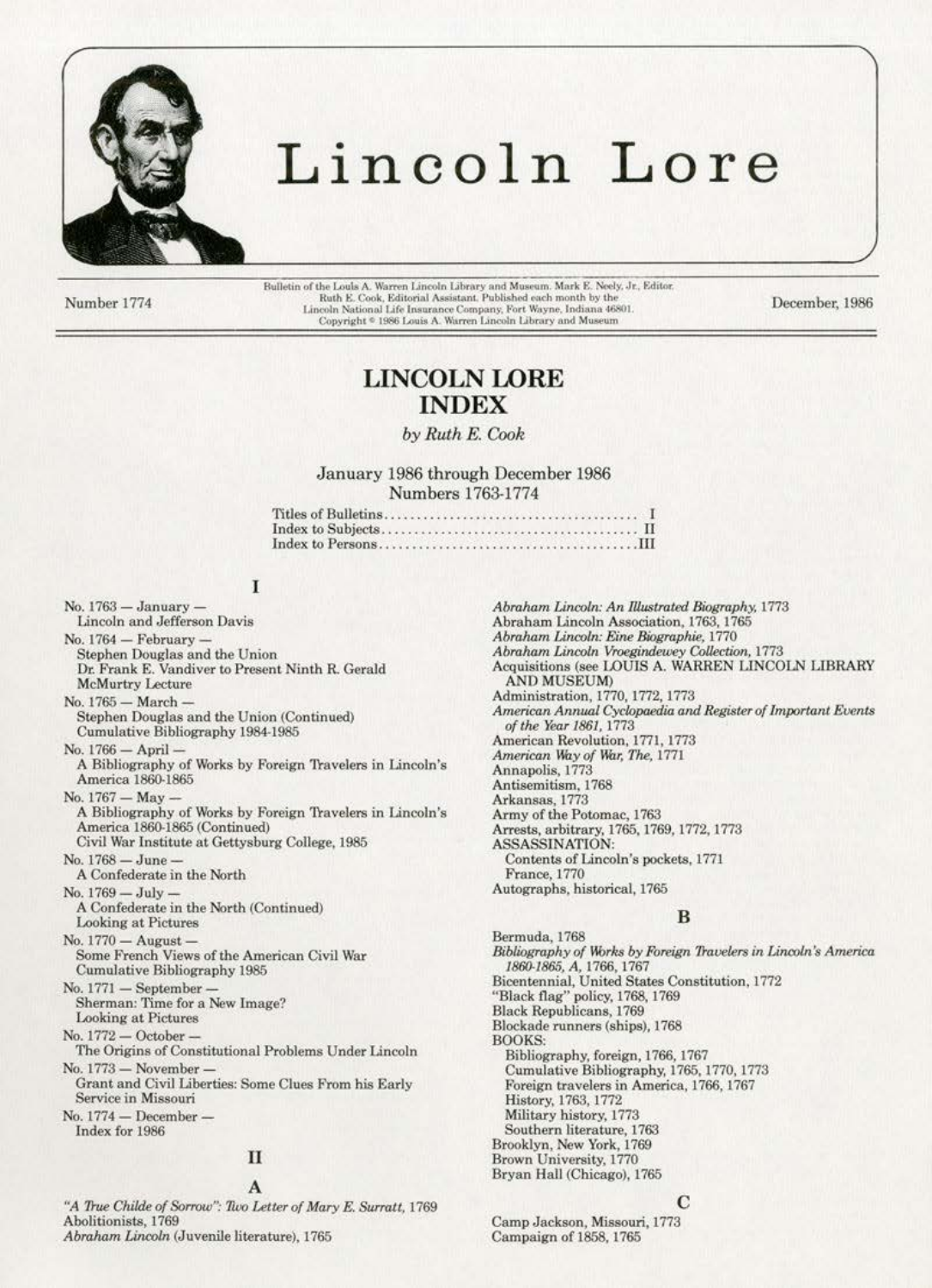Cartoons (contemporary), 1764, 1769, 1771 Cartoons (French), 1770, 1771 Cartoons (political), 1764 Censorship, 1770, 1772 Chambersburg, Pa., 1769 Chancellorsville, Va., 1763 Changing the Lincoln Image, 1765 **CHARACTERISTICS:** Handling of criticism by Lincoln, 1763 Jefferson Davis, 1763 Stephen A. Douglas, 1764 Chicago convention, 1864, 1769 'Choeur des deux Ameriques" (The Chorus of the Two Americas), 1770 Civil liberties, 1772, 1773 CIVIL WAR: Arsenals, 1773 Atrocities, 1768 Battle of Kenesaw Mountain, 1771 Blockade, 1769, 1771 Casualties, 1763, 1771 Civil War and Lincoln, 1763, 1764, 1765, 1770, 1771 Civilians, 1763, 1768, 1769, 1771, 1772, 1773 Constitutional problems, 1772 Democrats, 1765 European opinion, 1770, 1766, 1767 Military commanders, 1763, 1764, 1769, 1771, 1773 Military lessons, 1771 Recruiting immigrants, 1769 Sherman's march to the sea, 1771 Civil War Institute, 1767<br>Colonel Coggeshall — The Man Who Saved Lincoln, 1770 Commander in chief, 1771 Comparison with others, 1763, 1765, 1772 Confederacy, 1763, 1764, 1768<br>Confederate Congress, 1763 Confederate in the North, A, 1768, 1769 Confederate States of America, 1763, 1764, 1768, 1769 Confiscation acts, 1772, 1773 "Confiscation of Property During the Civil War, The," 1772 Constitution, 1765, 1772, 1773 Constitution Bicentennial, 1772 Constitutional amendments, 1764 "Constitutional Problems of the Civil War," 1772 Constitutional Problems under Lincoln, 1772 "Constitutional View of the Civil War, A," 1772<br>Constitutions of Abraham Lincoln and Jefferson Davis: A<br>Historical and Biographical Study in Contrasts, 1763 Continental Customs Alliance, 1764 **CORRESPONDENCE** Letters, U.S. Grant, 1773 Letters, Jefferson Davis, 1763 Letters, Stephen A. Douglas, 1765<br>Lincoln's letter to Corning, 1772 Lincoln's letter to Hooker, 1763 Court (U.S.), Eastern District of Missouri, 1773 Crittenden Amendment, 1764 Culture, 1768

# D

Debates, 1763, 1765. Declaration of Independence, 1765 Democratic Party, 1765, 1769 Dictator, 1763, 1772 Disloyality, 1772, 1773 Dispatches, 1771

#### E

Emancipation Proclamation, 1763, 1765, 1768, 1769 Emancipation Proclamation, The, 1765 England, 1770 Eulogy, Stephen A. Douglas, 1764 Europe, 1770 Europe and the American Civil War, 1770

European Image of Abraham Lincoln, The, 1773 Eve of Conflict: Stephen A. Douglas and the Needless War, The, 1764 Executive powers, 1772

#### F

Fifth Iowa Volunteers, 1773 Florida, 1769 Ford's Theatre, 1771 Foreign travelers, 1766, 1767 Fort Lafayette, 1768 Fort Sumter, 1764, 1765 Fort Warren, 1768 Fortress Monroe, 1764, 1769 France, 1770 Franco-Italian Convention of 1864, 1770 Freedmen, 1763 Free-fire zone, 1773 French Historical Studies (periodical), 1770 Fugitive Slave Act, 1765

#### G

Generals (Civil War), 1763, 1765, 1769, 1771, 1773 Gettysburg Address Exhibit, The, 1765 Grant and Civil Liberties: Some Clues from his Early Service in Missouri, 1773 Greyhound (blockade runner), 1768 н Habeas Corpus, Writ of, 1765, 1769, 1772, 1773 Harper's Ferry, 1764 Home guards, Union, 1773

Hostages in the Civil War, 1773

House Divided Speech, 1765<br>How Lincoln Won The War With Metaphors, 1765

# ı

Illinois, 1773 Illinois Central Rail Road, 1773 Images of the Commune, 1770 Immigrants, 1769 Inflation, Confederate, 1768 International law, 1772, 1773 Intimate Lincoln, The, 1770 **Italy**, 1770

J

James River, 1770 Jefferson Davis, 1763 Jefferson Davis and Abraham Lincoln, 1763 Journalists, 1768, 1769, 1771

#### K

Kenesaw Mountain, 1771 Kentucky, 1773 Korean War, 1763

# L

League of Nations, 1772 Le Charivari (French periodical), 1770 Letters (see CORRESPONDENCE) Libby Prison, 1768 Lincoln and Jefferson Davis, 1763 Lincoln and Lincolniana: The Friends of the Library of Brown University, 1770 Lincoln and the Burners at New Salem, 1765 "Lincoln and the Progress of Nationality in the North," 1772 Lincoln As Man And Myth, 1773 Lincoln Calendar 1986, The, 1765 Lincoln-Douglas Debates, 1763, 1765 Lincoln Herald, 1770, 1773 Lincoln Image: Abraham Lincoln and the Popular Print, The, 1765 LINCOLN LORE: Index, 1774 Numbers grouped by years: (1986) 1763-1774 Lincoln Memorial University, 1770, 1773

 $\bar{2}$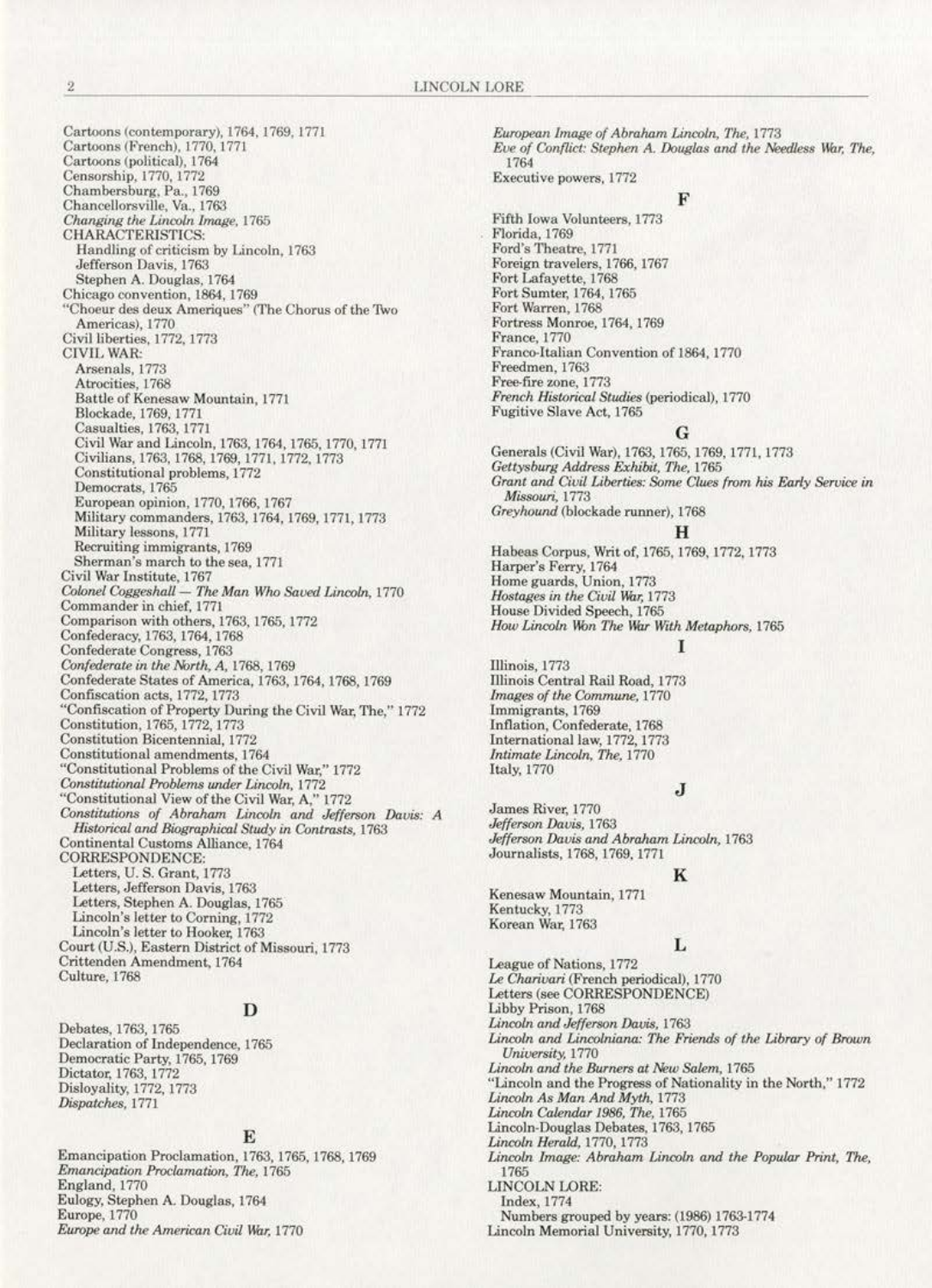Lincoln Newsletter (Lincoln College), 1765, 1770, 1773 Lincoln Parks: The Story Behind The Scenery, 1773 Lincoln Savings Bank (N.Y.), 1770 Lincoln Times, 1773 Lincoln's Political Rise in Logan County, Central Illinois, 1773 "Long Loom of Lincoln, The," 1764 LOUIS A. WARREN LINCOLN LIBRARY AND MUSEUM: Annual Lincoln Lecture, R. Gerald McMurtry, 1764 Lincoln Lore, 1765 Recent acquisitions, 1770

#### M

Martial Law, 1769, 1773 Maryland, 1765, 1769 Mason-Dixon Line, 1768 Memoirs of General William T. Sherman, 1771 Merrimac, 1770 Military Commissions, 1773 Military power, 1773 Militia, Missouri Mississippi, 1769, 1773 Mississippi River, 1764, 1765 Missouri, 1773 Missouri Compromise, 1764 Mobile and Ohio Rail Road, 1773 Monitor, 1770 Music, 1772

"Myth of French Worker Support for the North in the American Civil War, The," 1770

### N

National Park Service, 1765 Nationalism, 1764, 1765, 1770, 1772 Negroes, 1765, 1769 New Bern, North Carolina, 1768 New England, 1765 New Orleans, 1765, 1769 New York City, 1769 **NEWSPAPER COVERAGE:** Boonville Patriot, 1773 Frank Leslie's Illustrated Newspaper, 1765, 1771 Harper's Weekly, 1765, 1768, 1769, 1773 London Times, 1764 Public opinion, 1770 Richmond Daily Examiner, 1768 St. Louis State Journal, 1773 Suppression, 1769, 1772, 1773 North German Customs Union (Zollverein), 1764 Northern Democrats, 1764

#### 0

Observations in the North: Eight Months in Prison and on Parole, 1768, 1769 Official Records of the War of the Rebellion, 1773 Old Northwest, 1764, 1765 Opinion, popular, 1770 Oregon Connection of Abraham Lincoln, The, 1773 Origins of Constitutional Problems Under Lincoln, The, 1772

Papers of the Abraham Lincoln Association, 1770 Papers of Ulysses S. Grant, The, 1773 Patriotic Gore, 1771 Peace negotiations, 1763 "Peace party," 1772 Personal Memoirs of U.S. Grant, 1773 Pickets, Union, 1773 PICTURES: Caricatures, 1770, 1771 Chromolithographs, 1763, 1771 English drawings, 1770 Popular sovereignty, 1765<br>PRESIDENTIAL ADDRESSES: First Inaugural, 1764 Gettysburg Address, 1763

Presidential Campaign of 1860, 1764 Presidential campaign of 1864, 1765, 1768, 1769 Prisoner exchanges, 1768, 1769 Prisoners, civilian, 1768, 1769, 1772, 1773 Prisons, Federal, 1768 Proclamation regarding armed rebels, 1773 Propaganda, 1769, 1772 Progressive Era, 1772 Public Auction . . . Abraham Lincoln his contemporaries, 1770 Punch (English periodical), 1770

#### Q, R

Railroads, 1771, 1773 Reconstruction, 1772 Reminiscences, 1772 Resources for the Study of Abraham Lincoln at Brown University, 1770 Richmond, Virginia, 1768, 1769 Riots, St. Louis, 1773 Rules and Articles of War, 1773

#### s

Savannah, Georgia, 1768 Schools, free, 1768 Secession, 1764, 1765, 1773 Secessionists, 1773 Senate Committee of Thirteen, 1764 Secret societies, 1772 Seven Who Witnessed Lincoln's Gettysburg Address, 1765 Sherman: Time for a New Image?, 1771 Sherman's March and Vietnam, 1771 Ships, 1768, 1770 Slave trade, 1764 Slavery, 1764, 1769 Slaves, 1768, 1773 Social history, 1773 Soldiers, Negro, 1769 Some French Views of the American Civil War, 1770 South Carolina, 1768, 1769 Southerners, 1763, 1768, 1769 Stephen A. Douglas, 1765 Stephen Douglas and the Union, 1764, 1765 Stephen Douglas: The Last Years, 1857-1861, 1764 Strategy, Sherman's, 1771 Swann Galleries, Inc., 1770

#### т

Tariff, 1764 Tennessee, 1773 Terrorism, 1771 Tokyo Lincoln Center, 1770 Trade, freedom of, 1764 Treasures of the Tokyo Lincoln Center, 1770

#### U

United States Sanitary Commission, 1771

Viet Nam War, 1763, 1771 Virginia, 1769 Virginia Senate, 1769

War Department, Confederate, 1769 War Encyclopedia, 1772 War policy, 1771, 1772 West Point, 1773 Why the North Won the Civil War, 1763 World War I, 1763, 1771, 1772 World War II, 1763

#### X, Y, Z

(Note: titles listed in the Cumulative Bibliography are italicized in the Subject Index.)